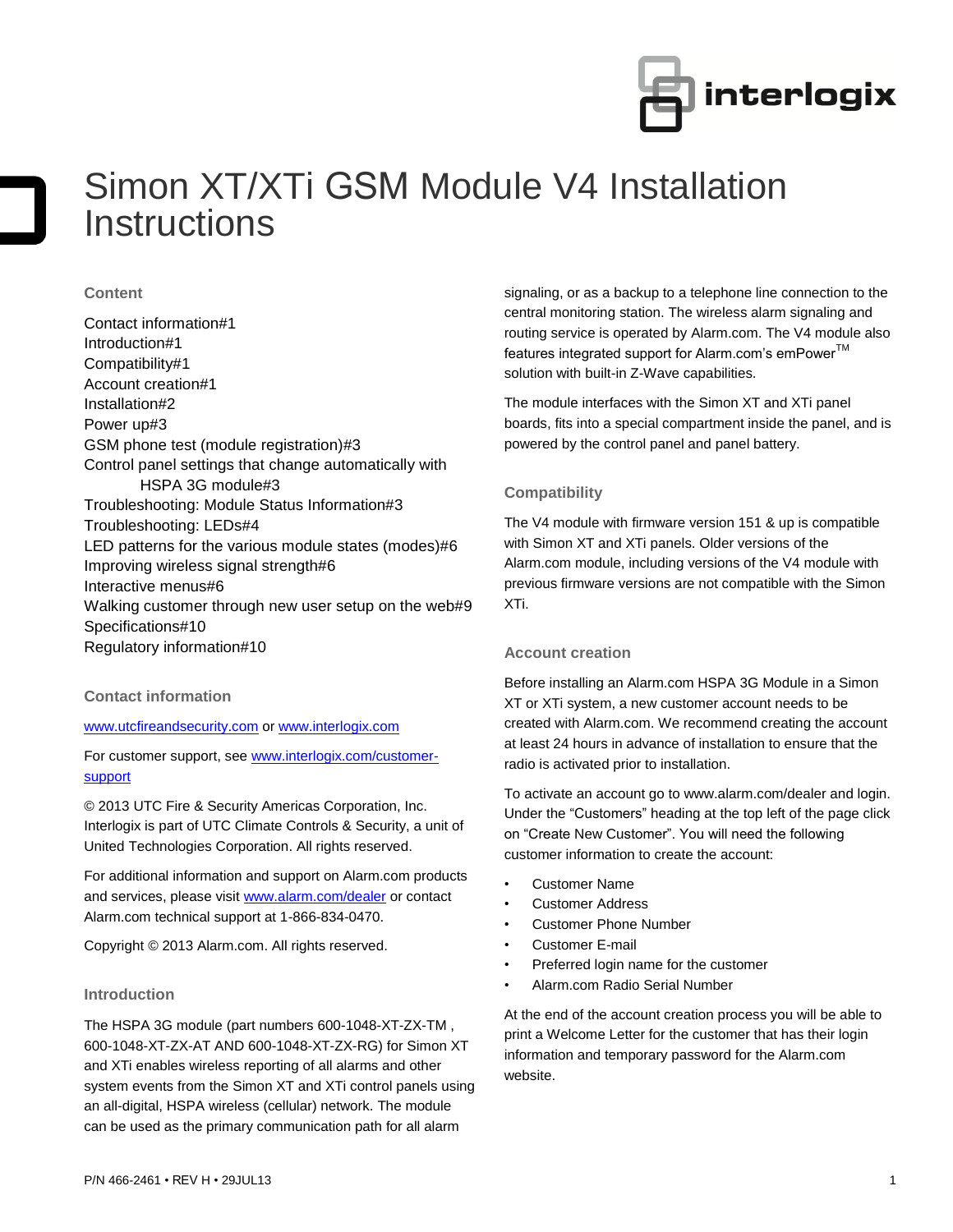# **Installation**

Installation consists of inserting the module into the panel, attaching the antenna, and performing a GSM phone test at the panel.

Follow these guidelines during installation:

- Before affixing the panel to a wall, verify the HSPA signal level at the installation location. On the XT panel, press and hold the 5 key for 10 seconds to view the HSPA signal level. On the XTi panel, enter 'Programming'  $\rightarrow$ 'Interactive Services'  $\rightarrow$  'Modules Status'. With either panel, module LED L4 blinks to indicate signal strength. (See Tables 1-3 for LED details.) An installation location with a sustained signal level of two or more bars is recommended.
- Do not exceed the panel total output power when using panel power for the HSPA module, hardwired sensors, and /or sirens. Refer to the specific panel installation instructions for details.
- Only one Alarm.com HSPA module can be used per Simon XT or XTi panel.
- The HSPA module draws a maximum of 30 mA average during normal operation. In PowerSave mode, during or immediately following an AC power failure, the module will draw only 10 mA on average.
- Avoid mounting the panel in areas with excessive metal or electrical wiring, such as furnace or utility rooms.
- Leave 12 to 18 in. of open space around the module antenna.
- Do not install the control panel and module in a basement or other below-ground location. Doing so will negatively impact HSPA signal strength.

# **Tools and supplies needed**

You will need the following tools and supplies:

- Small flat-head and Phillips screwdrivers
- Screws (included)
- Antenna (included)

# **Module insertion and antenna installation**

Before installing the module, disconnect the battery and AC power from the panel.

1. Open the panel by pressing the two tabs (Figure 1 below) on the top of the XT or by lifting tabs on the XTi panel.







2. The module compartment can be found behind the front panel that swings down, to the left of the battery compartment as seen in Figure 2 below

# **Figure 2: Module compartment**

# **Module Compartment**



**Bottom of Panel, near hinge**

3. Push antenna end into module connector to snap the antenna onto the module. The module must be seated correctly beneath the two small, plastic corner tabs (see Figure 3 below) to ensure it fits into the compartment properly.

#### **Figure 3: Module plastic corner tabs**

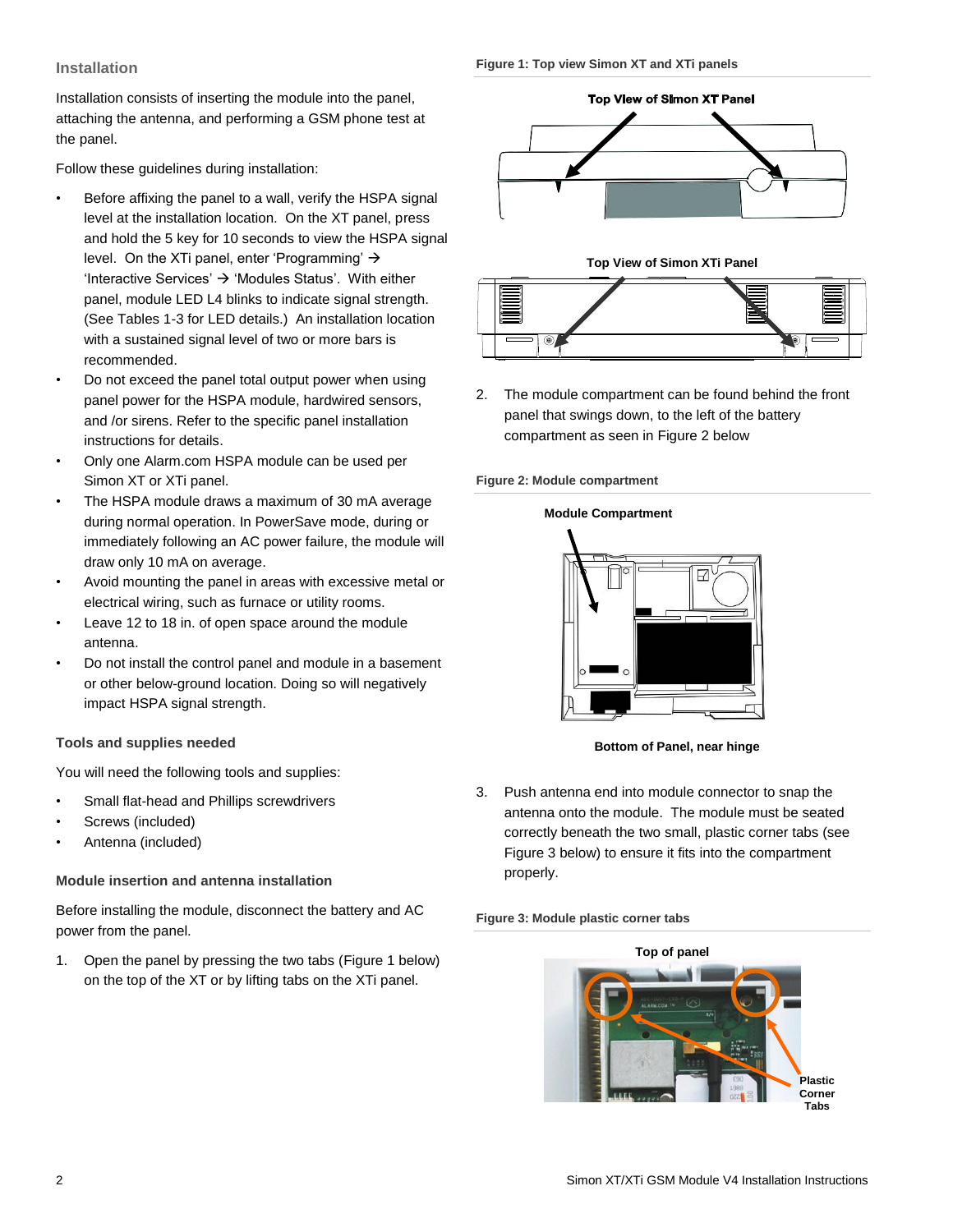Make sure the module is BELOW the two corner tabs.

- 4. Insert the module by angling the end of the module where the antenna is attached downwards, making sure that the edge of the module sits below the plastic tabs (see Figure 3 on page 2). Once the module is seated evenly, carefully push the bottom of the module into the 8-pin connector beneath it.
- 5. Thread the antenna's wire through the channel in the bottom of the panel. This antenna can then be inserted into the wall behind the panel. The antenna should be placed at least 3 feet away from the panel, and in order to obtain optimal reception the antenna should be affixed as high up as possible.

# **Power up**

Reconnect panel battery and AC power. When a HSPA module is connected to a powered control panel, the LEDs at the bottom of the module will become active (see Table 3 on page 4. It may take a few moments after power up for the LEDs to become active.) If the LEDs do not light up at all, ensure that the module has been fully inserted into the connector beneath it then perform a full power cycle by following these steps:

- 1. Disconnect the battery leads and unplug the panel power transformer from AC power.
- 2. Verify that the module is inserted securely and that the antenna is snapped-in securely.
- 3. Connect battery leads to the battery. On the XT, make sure to observe polarity (red to  $+$  and black to  $-$ ) and to keep the wires outside of the tab holding them in place.
- 4. Plug the panel power transformer into the AC outlet.

It is important to plug the battery in before plugging in the transformer, otherwise the panel will issue a "System Low Battery" message regardless of the battery voltage level.

# **GSM phone test (module registration)**

To initiate module communication with Alarm.com and the GSM network the first time, perform a "GSM phone test".

# **To perform the phone test on a Simon XT:**

- 1. Scroll Down through the control panel menu until it displays "System Tests" and Press "OK"  $\left(\leftarrow$  on XT version 1.2).
- 2. Enter the installer code (default 4-3-2-1), then "OK"  $($  $\leftarrow$  on XT version 1.2).
- 3. Scroll down until the panel displays "Comm Test" and "OK" ( $\leftrightarrow$  on XT version 1.2). The panel will display "GSM

Comm Test in progress" to indicate the test has been initiated.

# **To perform the phone on a Simon XTi:**

- 1. Press the Status & Settings icon **the lower right of** the home screen.
- 2. Scroll Down and press "Programming".
- 3. Enter the installer code (default 4-3-2-1), then "OK".
- 4. Press "System Tests".
- 5. Press "Comm Test". The panel will display "GSM Comm Test in progress" to indicate the test has been initiated.

The Simon XT/XTi panel will let you know when the GSM Phone Test has completed by displaying "GSM Test signal sent OK" on the panel screen. This indicates that Alarm.com has received and acknowledged the signal. This does not guarantee that the signal went through to a central station; it confirms that the Alarm.com Operations Center received the signal. The central station should be contacted directly to verify that the signal was received on the correct account and that the Central Station routing settings have been set up correctly. The signal may not go through to the central station if (a) the Central Station Account settings were entered incorrectly on the Alarm.com Dealer Site or (b) if Alarm.com was unable to send the signal successfully to the Central Station receivers. In these cases the panel will show a "Fail to Communicate" message.

# **Control panel settings that change automatically with HSPA 3G module**

Some panel settings are changed automatically when the GSM module is connected to the control panel. These settings should not be altered. They are:

**Sensor/Zone 40:** Upon initial module power up, the panel recognizes and learns the GSM module as sensor/zone 40 and assigns "GSM Module" as the sensor/zone name. Any device previously residing in panel memory as sensor/zone 40 is automatically deleted and must be learned into panel memory using any available sensor/zone number between 01 and 39.

**Clock:** The HSPA module sets the panel clock when it connects to Alarm.com and then updates it every 18 hours. It is important to select the correct panel time zone on the Alarm.com website, or the panel time will not be accurate. If a system is powered up before the customer account has been created, the time zone will default to Eastern Time.

# **Troubleshooting: Module Status Information**

Module status information for verifying and troubleshooting module connection status or errors can be found through the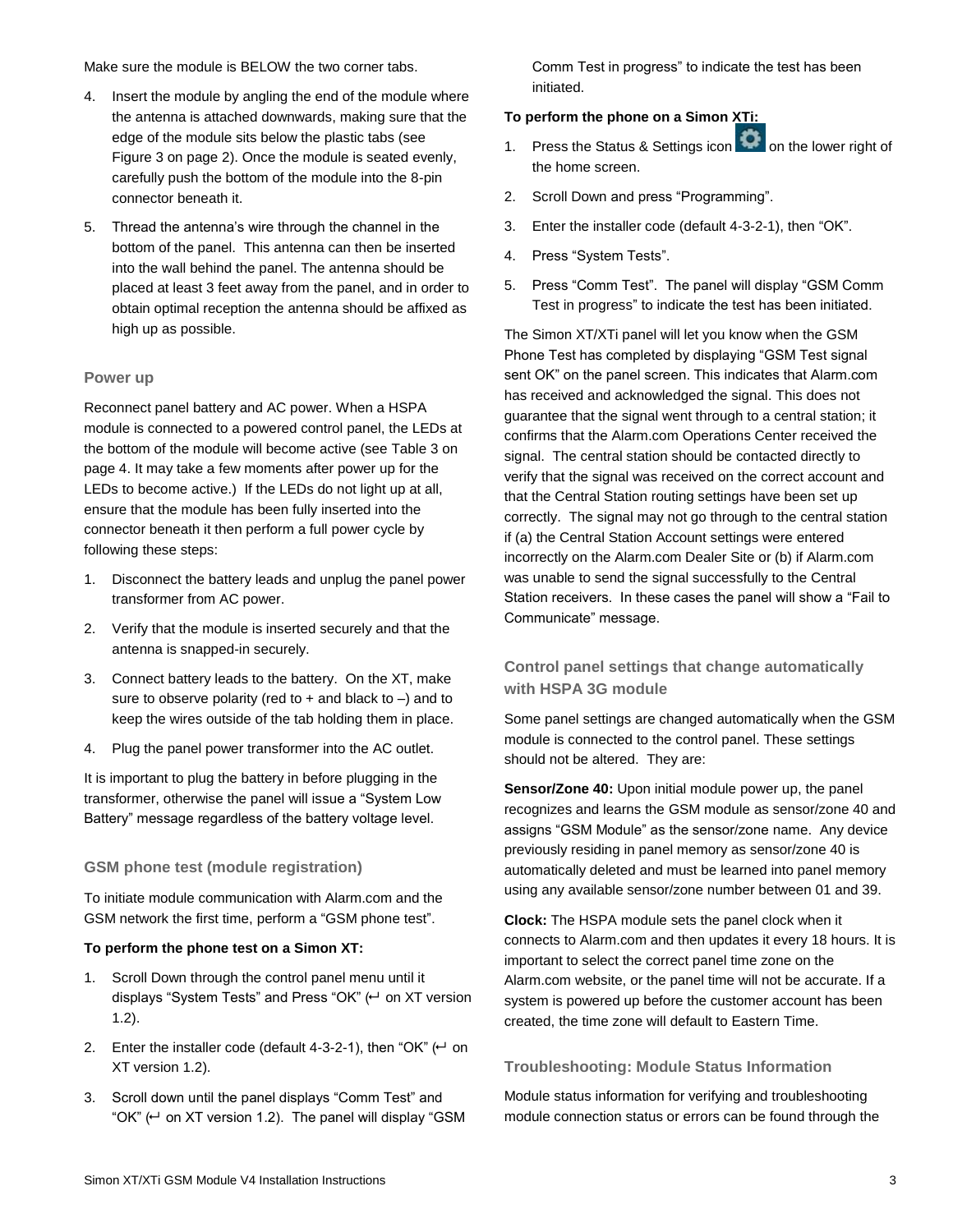Interactive Services menus on the XT and XTi panels. On Simon XT 1.3 & up panels equipped with GSM modules version X144 or newer, go to the 'System Test'  $\rightarrow$  'Interactive Services'  $\rightarrow$  'GSM Module Status' menu. On the XTi, this information can be accessed through 'Programming'  $\rightarrow$ 'Interactive Services'  $\rightarrow$  'Module Status'.

See Table 1 below for potential module statues. See Table 3 on page 4 for more information on the referenced LED error pattern.

## **Table 1: GSM Module Statuses**

| <b>Status</b>       | <b>Definition</b>                                                |
|---------------------|------------------------------------------------------------------|
| Idle                | Most common state                                                |
| Roaming             | Roaming on partner network.                                      |
| SIM Missing         | Same as 2 flashes on LED L1                                      |
| PowerSave<br>Mode   | AC Power is Down                                                 |
| Registering         | Same as 3 flashes on LED L1                                      |
| Connection<br>Error | Same as 4 Flashes on LED L1                                      |
| Radio Error         | Radio is not operating correctly, same as 5<br>flashes on LED L1 |
| Server Frror        | Same as 8 flashes on LED L1                                      |
| Connected           | Currently talking to Alarm.com Servers                           |
| Connecting          | In the process of connecting to Alarm.com                        |
| Updating            | Updating Signal Level                                            |

In addition, some of the information can be retrieved on the Simon XT via long key presses from the keypad. Press and hold the following panel keys for 10 seconds to display the given information on the panel display. Most messages are displayed for under 30 seconds but can be cut short by pressing the # Key for 10 seconds.

#### **Table 2: Diagnostic key presses**

| Key<br>press | <b>Definition</b>                                                                                                                                                                                                                   |
|--------------|-------------------------------------------------------------------------------------------------------------------------------------------------------------------------------------------------------------------------------------|
| 1-Key        | 10-digit module serial number. This number is needed<br>to create the Alarm.com customer account.                                                                                                                                   |
| 2-Key        | Module firmware version. (e.g. 4152a)                                                                                                                                                                                               |
| 3-Key        | 15-digit SIM card number.                                                                                                                                                                                                           |
| 5-Key        | Wireless signal strength level and module status or<br>error, if any. The panel will display bars for the signal<br>level (0 to 5) and a number (2 to 31) followed by the<br>Mode it is in. (See "GSM Module Statuses" on Table 1). |
| 6-Key        | Battery voltage as read by the module, to two decimal<br>places, and the AC power status. (e.g. Battery: 6.79v,<br>AC Power OK)                                                                                                     |
| 8-Key        | GSM Frequency used by the module. ("High" = 1900<br>MHz, "Low" = 850 MHz.) GSM band mode used by the<br>module. ("Dual Bd." (Americas only) and "Quad Bd." (all                                                                     |

#### countries))

# **Troubleshooting: LEDs**

Status LEDs indicate network and module status. Figure 4 below shows the location of the status LEDs on the GSM module.

**Figure 4: Status LEDs**



- L1 Error LED. Flashes 1 to 8 times in an 8-second interval to indicate specific error. See Table 4 on page 5 for errors and common fixes.
- L2 Panel Communication and Z-Wave status messages. Flashes every time the module communicates with the panel and flashes in patterns to indicate Z-Wave status.
- L3 GSM Communication. Flashes every time the GSM signal level is checked and when packets are exchanged with Alarm.com.
- L4 GSM Signal Level. Flashes 0 to 5 times to indicate signal strength, or toggles on/off slowly when communicating with Alarm.com servers.
- L5 Z-Wave Error LED. See Table 5 on page 5 for error descriptions.

# **LED Details**

# **LED L1 (red)**

L1 flashes when there is an error. The number of flashes indicates the error number. If there are two or more errors at the same time, the errors will flash one after the other. The LED will stay off for at least four seconds between errors.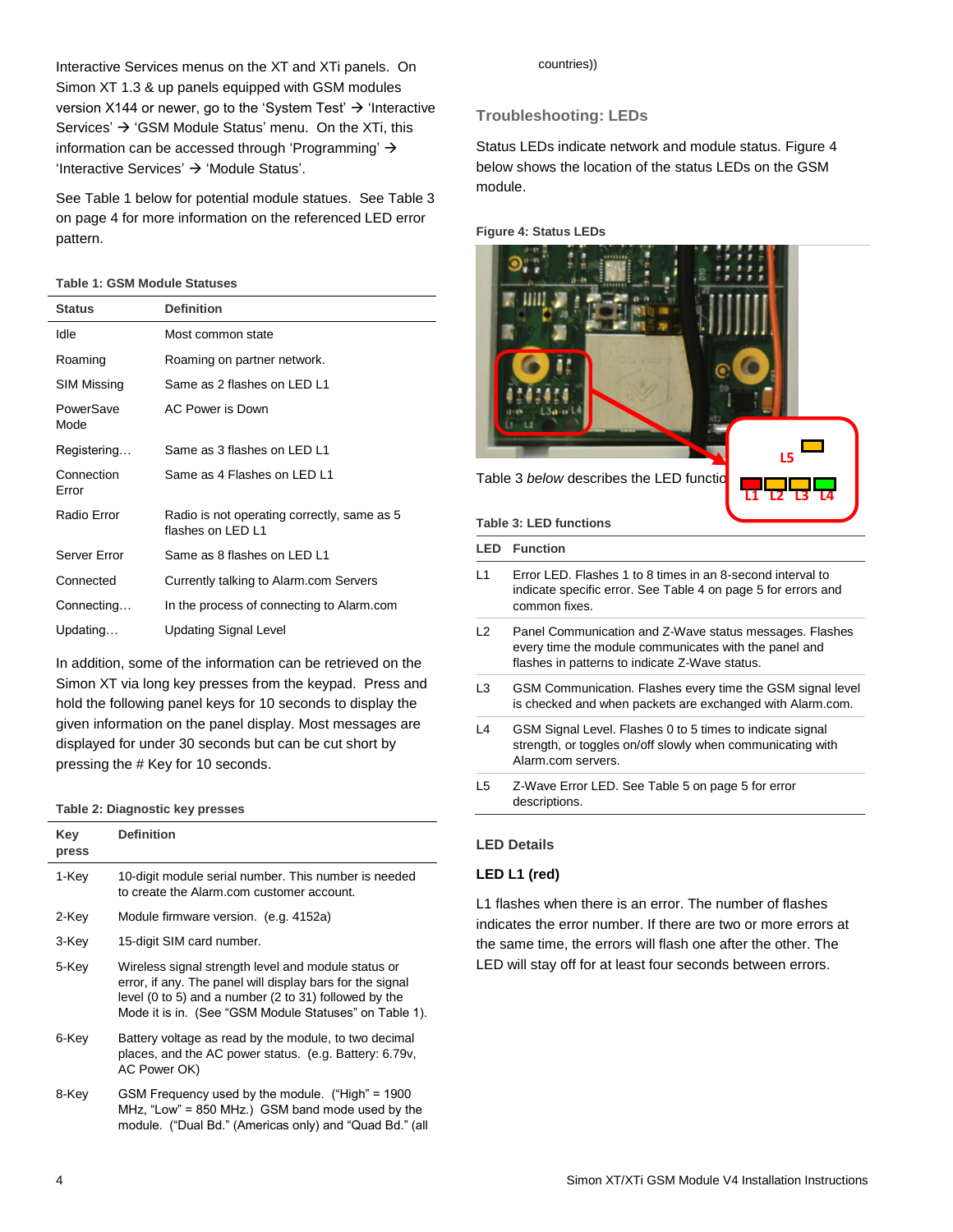| <b>Number</b><br>οf<br>flashes | <b>Error and solution</b>                                                                                                                                                                                                                                                                                                                                                                                                                                                                                                              |
|--------------------------------|----------------------------------------------------------------------------------------------------------------------------------------------------------------------------------------------------------------------------------------------------------------------------------------------------------------------------------------------------------------------------------------------------------------------------------------------------------------------------------------------------------------------------------------|
| 1                              | Module cannot communicate with the panel. Perform a<br>power cycle on the panel. If the error persists lift the<br>module out of the panel and re-insert it. If the error is still<br>observed try a different module. Finally, if that does not fix<br>the problem try a different panel.                                                                                                                                                                                                                                             |
| 2                              | The SIM card is missing. The SIM card holder can be<br>found on the module. Verify that the SIM card holder is<br>closed securely and that there is a SIM card in the holder.                                                                                                                                                                                                                                                                                                                                                          |
| 3                              | The module is trying to register on the GSM network. If it<br>persists for more than a few minutes, the module is<br>having problems registering with the GSM network. Check<br>L4 for signal level. If signal level is lower than 2 "bars",<br>change the panel's location or use a remote antenna<br>option. If the signal is good, the module may be roaming<br>on a GSM network that does not partner with our GSM<br>providers, or the SIM card was not activated yet because<br>the Alarm.com account was not created correctly. |
| 4                              | The module is registered on the GSM network but cannot<br>connect with Alarm.com. Contact Alarm.com Technical<br>Support.                                                                                                                                                                                                                                                                                                                                                                                                              |
| 5                              | Radio portion of the module is not working correctly. If this<br>persists for more than a few minutes the module may<br>need to be replaced. This error is extremely rare so verify<br>that the module is flashing 5 times.                                                                                                                                                                                                                                                                                                            |
| 6                              | This is an error only if it persists for more than a minute.<br>Otherwise, it's just an indication that the module is fixing<br>an unusual condition regarding communication with the<br>GSM network.                                                                                                                                                                                                                                                                                                                                  |
| 7                              | The module is not compatible with this panel type. Please<br>insert a compatible module.                                                                                                                                                                                                                                                                                                                                                                                                                                               |
| 8                              | If it persists, the account may have been set up<br>incorrectly. Contact Alarm.com Technical Support. You<br>will be asked to check the serial number of the module.                                                                                                                                                                                                                                                                                                                                                                   |

# **LED L2 (yellow)**

L2 flashes with every communication between the module and the panel. Normal pattern calls for a series of quick flashes every two seconds in Idle Mode or four seconds in PowerSave Mode.

It also occasionally flashes in patterns to indicate Z-Wave status. See the table below for a description of various possibilities.

# **Table 5: Z-Wave LED status indicators**

| LED <sub>2</sub> | LED <sub>5</sub> | Device status or error Description                            |                                                                                                                                                            |
|------------------|------------------|---------------------------------------------------------------|------------------------------------------------------------------------------------------------------------------------------------------------------------|
| 4-blink          |                  | Add mode (lasts 120<br>seconds or until a<br>device is added) | In this mode you can add a<br>device to the local Z-Wave<br>network. Devices cannot<br>be added to a network if<br>they are already a part of a<br>network |

| 2-blink                       |         | Delete mode (lasts 120<br>seconds or until a<br>device is deleted)                           | In this mode you can<br>delete a device from a Z-<br>Wave network, A device<br>can only be in one network<br>at a time, and must receive<br>a "delete" command before<br>it can be learned into a<br>new network |
|-------------------------------|---------|----------------------------------------------------------------------------------------------|------------------------------------------------------------------------------------------------------------------------------------------------------------------------------------------------------------------|
| Solid                         |         | Successful add<br>node/remove<br>node/replication (lasts<br>60 seconds)                      | After receiving this signal<br>leave all devices by the<br>GSM module for 1 minute.<br>Locks must be left next to<br>the module for 4 minutes                                                                    |
| Solid<br>with<br>one<br>blink |         | Add node attempt<br>failed because node<br>already in network<br>(lasts 60 seconds)          | Device you attempted to<br>add to a network is already<br>in a network, and must be<br>"deleted" before it can join<br>a new network                                                                             |
|                               | 2-blink | No other nodes are in<br>the network (lasts until<br>a device is added to<br>the network)    | No devices have been<br>added that can be<br>controlled by the GSM<br>module yet. See above for<br>instructions on how to add<br>devices                                                                         |
|                               | 5-blink | Learn mode error<br>(lasts 60 seconds)                                                       | The device was not<br>successfully added to the<br>Z-Wave network.                                                                                                                                               |
|                               | 6-blink | No Home ID present<br>(lasts until the module<br>connects to Alarm.com<br>and is configured) | When the GSM module<br>first connects to<br>Alarm.com it is configured<br>with a necessary unique<br>network ID                                                                                                  |

# **LED L3 (yellow)**

L3 flashes with every communication between the module and its radio unit in Idle mode, and with every communication with Alarm.com in Connected Mode. In PowerSave mode, this LED flashes in unison with LED 2.

# **LED L4 (green)**

L4 indicates the HSPA signal level as a number of flashes (0 to 5 bars). The number of bars may not correspond to the bars shown on your cell phone. A level of 5 bars is obtained only in the strongest signal conditions.

Signal level is updated every ten seconds if it fluctuates, or every 30 seconds if it is fairly stable.

If L4 is not flashing it indicates one of the following states:

- The module is in power save mode;
- The module just powered up;
- There is no HSPA coverage in the area. Alarm.com recommends a steady signal level of 2 or higher for proper operation of the module.

In connected mode, the LED toggles on and off.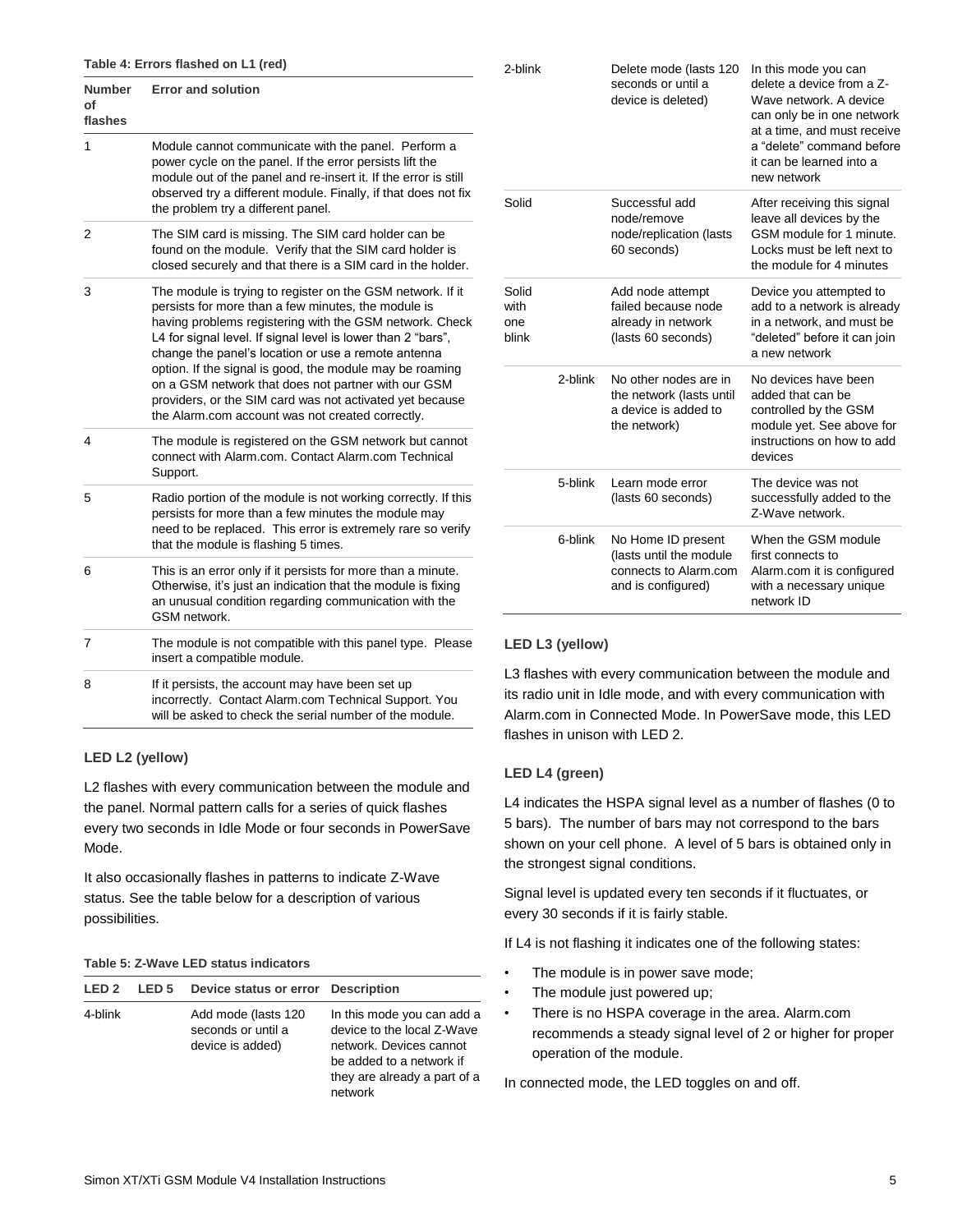# **LED L5 (yellow)**

L5 indicates Z-Wave errors. See Table 5 on page 5 for more details.

# **LED patterns for the various module states (modes)**

There are three module states, or modes, as described below:

**Idle Mode.** AC power is OK and the module is not currently talking to Alarm.com.

- L1 Flashes errors, if any.
- L2 Communication with panel.
- L3 Communication with radio unit.
- L4 Signal level (0 to 5 bars).
- L5 Flashes errors, if any

**PowerSave Mode.** The module just powered up, AC power is down, or AC power was recently restored and the battery is recharging. The module is fully functional and will go into Connected Mode as soon as a signal needs to be sent. Press and hold the 5 Key for 10 seconds to switch the module into Idle Mode and update the signal level reading. The system will go into Idle Mode every 2 hours to check for any incoming messages.

- L1 Inactive.
- L2 Communication with panel.
- L3 Same flashing pattern as L2.
- L4 Inactive.
- L5 Inactive

**Connected Mode.** The module is currently talking to Alarm.com. The module stays in connected mode for at least four minutes after reporting an event to Alarm.com, unless the 5 Key is pressed and held for 10 seconds, which will cause the module to go back to Idle Mode.

- L1 Flashes errors, if any.
- L2 Communication with panel.
- L3 Communication with Alarm.com.
- L4 Alternates two seconds on, then two seconds off.
- L5 Inactive

**Sleep Mode.** The panel is not connected to AC power, or there is an AC power failure, and the battery level is low. The module will connect to Alarm.com to send a signal, but otherwise is in a state that draws almost no power.

**Note**: If the HSPA module is powered down for a short period of time, buffered messages from Alarm.com may be received when module power is restored.

# **Improving wireless signal strength**

Guidelines for optimal wireless signal strength:

- Install the module above ground level, as high up as possible within the structure.
- Install the module near or adjacent to an outside-facing wall of the structure.
- Do not install the module inside a metal structure or close to large metal objects or ducts.
- Make sure to follow the antenna positioning guidelines that are included with the antenna. Certain antennas must be oriented a specific way in order to receive signals.
- Upgrade the antenna. If using the 1/4 wave antenna included with the GSM module, upgrade to a remote cable antenna. Contact Alarm.com technical support for antenna options.

As you make changes to the module location or antenna to improve signal strength, requested updated signal readings to verify changes. To request an updated reading, press and hold the "5" key for 10 seconds on the XT or press the 'Refresh' button in the "Module Status" menu on the XTi.

# **Interactive menus**

Simon XT panels version 1.3 and up with GSM module v150 & up or XTi panels with GSM module v151 & up have a special set of "Interactive Services" menus that can be used to access information about the GSM module, install or remove Z-Wave devices and configure or troubleshoot other interactive features. Refer to Table 6 below for XT menus and Table 7 on page 8 for XTi menus

**Note**: If you have an XT 1.2 panel, you can still access some of the functionality found in the Interactive menus via special key presses.

#### **Table 6: Simon XT 1.3 and up Interactive Services menu**

| Menu                                          | <b>Description</b>                                                                    |
|-----------------------------------------------|---------------------------------------------------------------------------------------|
| System Programming +<br><b>Installer Code</b> | <b>Scroll down to System</b><br>Programming. Enter the installer<br>code and press OK |
| - Interactive Services                        | Scroll up to Interactive Services and<br>press OK                                     |
| -- GSM Module Status                          | Scroll down through the various GSM<br>module information screens                     |
| --- Radio                                     | Signal level, connection status,<br>roaming status, and errors (if any)               |
| --- GSM Freq.                                 | GSM frequency used by the module.                                                     |
| --- GSM Band                                  | By default the module will choose the<br>best GSM band.                               |
| --- Battery                                   | Current battery voltage and AC power<br>status                                        |
| --- SN                                        | Module serial number. Needed to                                                       |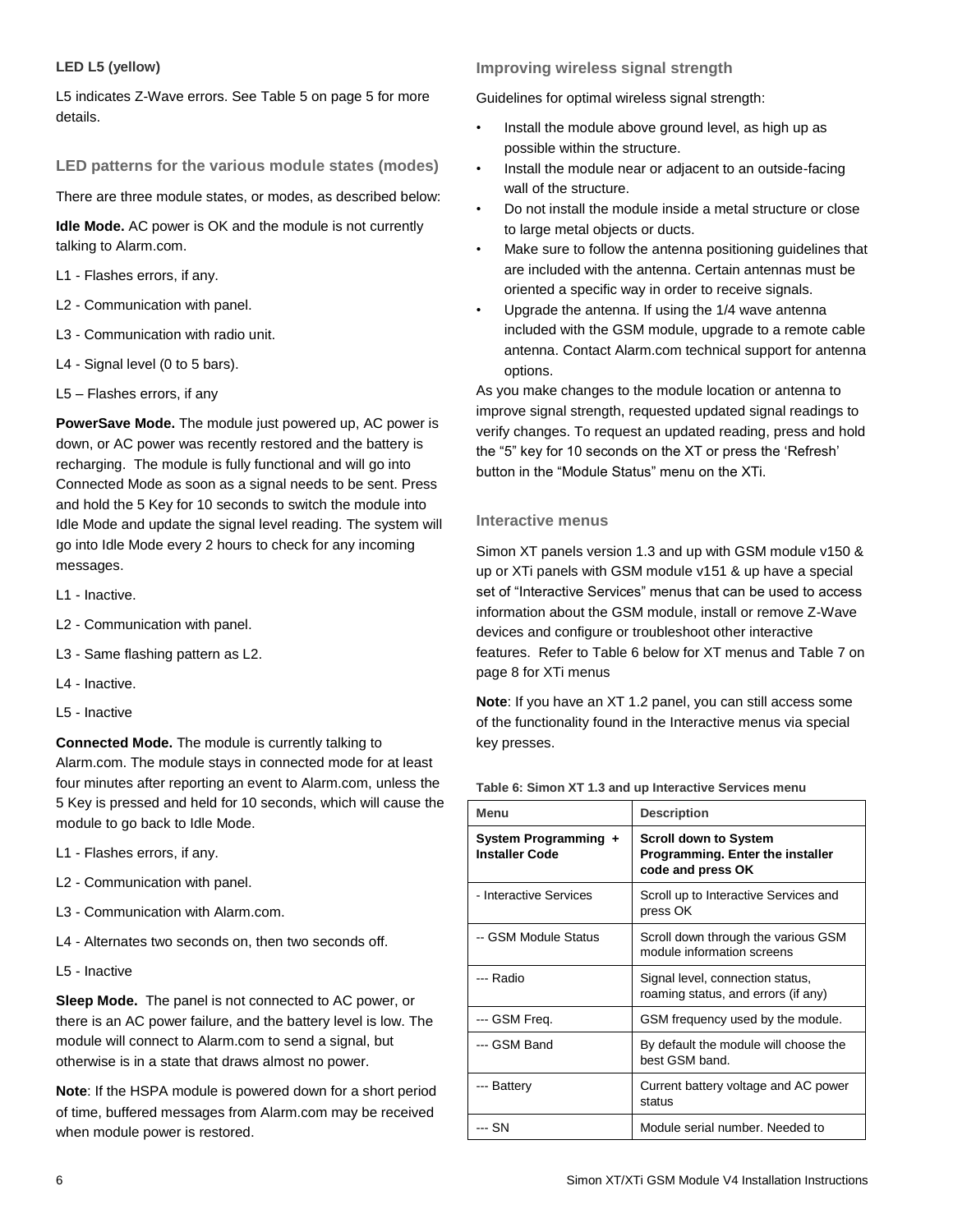|                                     | create or troubleshoot an Alarm.com<br>account.                                                                                                                                                                                                                                                                                                                                                                                                                                                          |
|-------------------------------------|----------------------------------------------------------------------------------------------------------------------------------------------------------------------------------------------------------------------------------------------------------------------------------------------------------------------------------------------------------------------------------------------------------------------------------------------------------------------------------------------------------|
| --- SIM card                        | SIM card number. Sometimes needed<br>to troubleshoot an account                                                                                                                                                                                                                                                                                                                                                                                                                                          |
| --- Version                         | GSM module firmware version and<br>sub-version. Example: 4144c, where 4<br>$= XT$ , 144 = module firmware version,<br>$c =$ subversion (the label on the<br>module will say X144)                                                                                                                                                                                                                                                                                                                        |
| -- Z-Wave Setup <sup>2</sup>        | This menu is used to add, remove, and<br>troubleshoot Z-Wave devices and<br>networks. To control Z-Wave devices<br>via the Alarm.com website and smart<br>phone apps, you will also need to<br>enable Z-Wave services on the<br>account.                                                                                                                                                                                                                                                                 |
| --- Number of Z-Wave<br>Devices $2$ | The total number of Z-Wave devices<br>currently known to the GSM module.                                                                                                                                                                                                                                                                                                                                                                                                                                 |
| --- Add Z-Wave Device <sup>2</sup>  | Press OK to enter Z-Wave add mode.<br>Make sure the device you are trying to<br>add is powered up and within 3 to 6<br>feet of the Simon XT or XTi panel.<br>Refer to the manufacturer's<br>instructions for button presses required<br>to enroll device.                                                                                                                                                                                                                                                |
| --- Remove Z-Wave<br>Device $2$     | Press "OK" to remove an existing Z-<br>Wave device, or to "reset" a Z-Wave<br>device that was previously learned into<br>a different Z-Wave network.<br>Previously enrolled devices must be<br>reset before they can be enrolled into<br>the module.                                                                                                                                                                                                                                                     |
| --- Z-Wave Home ID <sup>2</sup>     | Press "OK" to query the Z-Wave<br>network Home ID. If the ID is 0, verify<br>that the module has communicated<br>with Alarm.com and that the<br>Alarm.com account is set up for Z-<br>Wave.                                                                                                                                                                                                                                                                                                              |
| -- Account Creation                 | This menu is available only to installers<br>who have their own Alarm.com<br>account creation system. You must<br>enter a Technician ID and a Lead ID in<br>order to use this menu.                                                                                                                                                                                                                                                                                                                      |
| -- Dealer Logo Update               | This menu is used to upload a Dealer<br>logo to the two-way talking<br>touchscreen (2WTTS). (Only available<br>for dealers who have set up this<br>feature with Alarm.com.)<br>Press "OK". If a logo is NOT available<br>for upload to the 2WTTS, you will see<br>"Logo update not available". If a logo is<br>available, you will be asked to wait until<br>the panel's LEDs start flashing, then<br>wait until the panel's LEDs stop<br>flashing – at which time the logo<br>should show on the 2WTTS. |
| System Test + Installer<br>Code     | <b>Scroll down to System Test. Enter</b><br>the installer code and press OK                                                                                                                                                                                                                                                                                                                                                                                                                              |
| - Interactive Services              | Scroll up to Interactive Services and<br>press OK                                                                                                                                                                                                                                                                                                                                                                                                                                                        |
| -- Sensor Reporting Test            | This menu is used to automate the                                                                                                                                                                                                                                                                                                                                                                                                                                                                        |

|                                     | process of confirming that all sensors<br>report correctly to the Central Station.<br>It will put the account on test and<br>request the list of sensors that did not<br>report correctly. It is available only to<br>installers who have integrated their<br>sensor testing process with the Central<br>Station and with Alarm.com                                                  |
|-------------------------------------|--------------------------------------------------------------------------------------------------------------------------------------------------------------------------------------------------------------------------------------------------------------------------------------------------------------------------------------------------------------------------------------|
| -- AVM/GSM Test                     | This menu is used to automate the<br>process of testing AVM over the GSM<br>link. It is available only to installers who<br>have integrated their wireless AVM<br>testing process with the Central Station<br>and with Alarm.com                                                                                                                                                     |
| -- GSM Module Status                | See Installer Programming section<br>above.                                                                                                                                                                                                                                                                                                                                          |
| <b>System Test + Master</b><br>Code | Scroll down to System Test. Enter<br>the master code and press OK                                                                                                                                                                                                                                                                                                                    |
| - Interactive Services              | Scroll up to Interactive Services and<br>press OK                                                                                                                                                                                                                                                                                                                                    |
| -- GSM Module Status                | See Installer Programming section<br>above.                                                                                                                                                                                                                                                                                                                                          |
| -- Z-Wave Setup <sup>2</sup>        | See Installer Programming section<br>above.                                                                                                                                                                                                                                                                                                                                          |
| -- Thermostat Settings              | This menu is used to troubleshoot the<br>interaction between Z-Wave<br>thermostats and the two-way wireless<br>talking touch screen (2WTTS).                                                                                                                                                                                                                                         |
| --- Thermostat 1, 2, 3              | Select the thermostat and press OK.                                                                                                                                                                                                                                                                                                                                                  |
| ---- Node ID                        | The Z-Wave node id of the Z-Wave<br>thermostat. If 0, then the Z-Wave<br>thermostat has not been found. You<br>may need to troubleshoot the Z-Wave<br>network via the Z-Wave Setup menu.<br>Press "OK" to have the module try to<br>find the thermostat again.                                                                                                                       |
| ---- Mode                           | The Z-Wave thermostat's current mode<br>(Off, Heat, Cool)                                                                                                                                                                                                                                                                                                                            |
| ---- Setpoints                      | The current heating and cooling<br>setpoints of the Z-Wave thermostat.<br>These are the temperature thresholds<br>that determine when the heating or<br>cooling unit will turn on.                                                                                                                                                                                                   |
| ---- Fan                            | The current fan mode (Auto, On)                                                                                                                                                                                                                                                                                                                                                      |
| ---- Schedules                      | Shows whether the thermostat is<br>running on a schedule (On), or is using<br>a fixed setpoint. Note that these<br>thermostat schedules must be set from<br>the Alarm.com website. Some Z-Wave<br>thermostats allow setting schedules<br>directly at the thermostat. These built-<br>in schedules cannot be set or<br>controlled via the website or via the<br>touch screen (2WTTS). |
| ---- Update 2WTTS                   | Press OK to force an update of the<br>thermostat information shown on the<br>touch screen (2WTTS). Note that these<br>updates may take several minutes to<br>complete. To speed up the process, go<br>into System Programming. This puts                                                                                                                                             |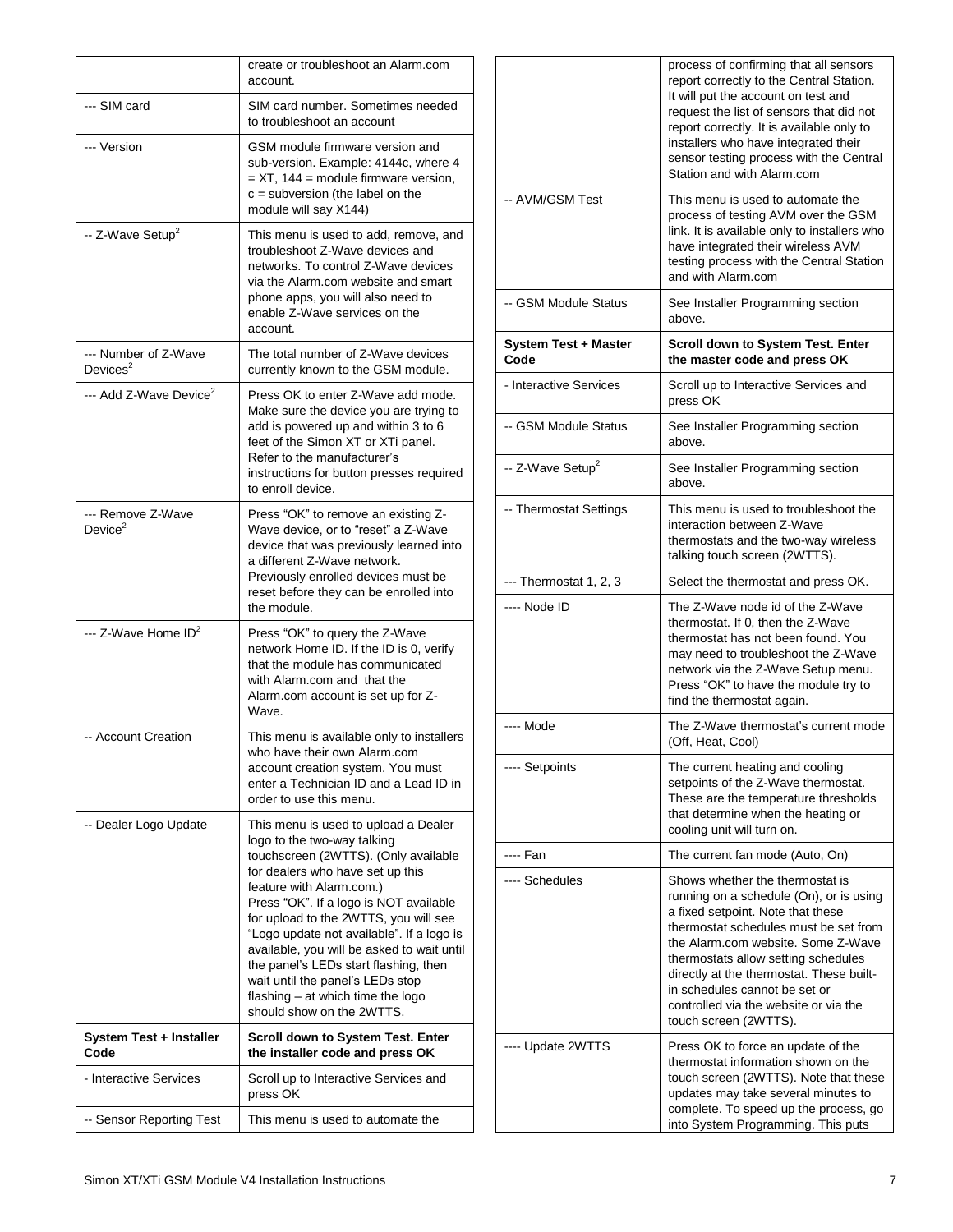|                              | the panel in high-speed communication<br>mode with the touch screen.                                                                                                                                              |
|------------------------------|-------------------------------------------------------------------------------------------------------------------------------------------------------------------------------------------------------------------|
| ---- Remove From 2WTTS       | To remove the association between<br>the Z-Wave thermostat and the touch<br>screen (2WTTS). This will hide the<br>Thermostat page on the 2WTTS.                                                                   |
| Last Temp. Read              | For troubleshooting only. Shows how<br>many unsuccessful attempts were<br>made by the GSM module at trying to<br>communicate with the Z-Wave<br>thermostat. A low number of 0 or 1 is<br>normal.                  |
| -- Request Weather<br>Update | Press OK if the weather forecast is not<br>showing on the touch screen (2WTTS).<br>This menu is available only on<br>firmware versions 144c and later and<br>only if a touch screen is learned into<br>the panel. |

 $2^2$ Refer to the emPower<sup>TM</sup> installation instructions and guides on the Alarm.com Dealer Site for more information on Z-Wave enrollment and troubleshooting.

**Note**: With the GSM module installed, the total current available from the Simon XT HW1&2 DC out terminal is 50 mA at up to 120°F (49°C).

## **Table 7: XTi Interactive Services Menu**

| Menu                                          | <b>Description</b>                                                                                                                                     |
|-----------------------------------------------|--------------------------------------------------------------------------------------------------------------------------------------------------------|
| System Programming +<br><b>Installer Code</b> | Scroll to Programming and enter the<br><b>Installer Code.</b>                                                                                          |
| - Interactive Services                        | Select Interactive Services.                                                                                                                           |
| -- Module Status                              | Provides status and troubleshooting<br>information for the GSM module.                                                                                 |
| -- Image Sensor <sup>1</sup>                  | Enroll, troubleshoot and configure<br>Image Sensors. This menu can also<br>be used to retrieve images from the<br>enrolled Image Sensors.              |
| ---Status <sup>1</sup>                        | View signal strength, PIR, battery and<br>other information about each Image<br>Sensor enrolled.                                                       |
| ----Set PIR Sensitivity <sup>1</sup>          | View and configure the PIR sensitivity<br>for the Image Sensor.                                                                                        |
| ---Privacy <sup>1</sup>                       | Remove all Image Sensor images<br>currently stored on the XTi panel.<br>(This does not affect image storage on<br>the Alarm.com online account.)       |
| --- $Add1$                                    | Enroll the Image Sensor by inserting<br>batteries or resetting.                                                                                        |
| ---Image List <sup>1</sup>                    | View list of images captured by the<br>Image Sensor(s) on the system and<br>request to have specific images sent to<br>the panel for local viewing.    |
| --- $Test1$                                   | Put the Image Sensor in PIR Test<br>Mode (LED on sensor illuminates when<br>activated) or request an "Installer<br>Peek-In Now" to test image capture. |
| --- Delete <sup>1</sup>                       | Delete Image Sensors from the panel.                                                                                                                   |
| --Set Dealer Logo                             | Send the dealer logo to the panel and                                                                                                                  |

|                                | touch screen. (Only available for<br>dealers who have set up this feature<br>with Alarm.com.)                                                                                                                                                                  |
|--------------------------------|----------------------------------------------------------------------------------------------------------------------------------------------------------------------------------------------------------------------------------------------------------------|
| -- Weather Update              | Request a Weather Update if the<br>weather forecast is not showing on the<br>XTi touch screen. To speed up the<br>process, stay in Programming. This<br>keeps the panel in high-speed<br>communication mode with the touch<br>screens.                         |
| $-$ Z-Wave $^2$                | Used to add, remove, and troubleshoot<br>Z-Wave devices and networks. To<br>control Z-Wave devices via the<br>Alarm.com website and smart phone<br>apps, you will also need to enable Z-<br>Wave services on the account.                                      |
| --- Add Device <sup>2</sup>    | Add Z-Wave devices to the module's<br>network. Make sure the device you<br>are trying to add is powered up and<br>within 3 to 6 feet of the Simon XTi<br>panel. Read the manufacturer's<br>instructions on what button to press on<br>the device to enroll it. |
| --- Remove Device <sup>2</sup> | Remove an existing Z-Wave device, or<br>to "reset" a Z-Wave device that was<br>previously learned into a different Z-<br>Wave network, before you can learn it<br>into the GSM module.                                                                         |
| --- Update 2WTTS               | Press Update 2WTTS to force an<br>update of the thermostat, lights or<br>locks information shown on the touch<br>screen (2WTTS). Note that these<br>updates may take several minutes to<br>complete.                                                           |
| ----Thermostats                | View thermostat data and<br>update/remove thermostats from<br>display on the panel and touch<br>screens.                                                                                                                                                       |
| ----Lights                     | Update the lights list shown on the<br>panel and touch screens.                                                                                                                                                                                                |
| ---Locks                       | Update locks list shown on panel and<br>touch screens and pair locks with their<br>door contact sensor.                                                                                                                                                        |
| --- Advanced                   | Provides additional functionality for<br>advanced Z-Wave troubleshooting and<br>configuration.                                                                                                                                                                 |
| ---- Rediscovery               | Network rediscovery allows the system<br>to determine the most efficient<br>communication patch between Z-Wave<br>devices. (During this process the Z-<br>Wave network is busy and cannot<br>respond to other commands.)                                       |
| ---- Replicate Mode            | Initiates replicate mode on the panel.                                                                                                                                                                                                                         |
| ---- Send Node Info            | For advanced use only. Do not use<br>unless directed to do so by Alarm.com.                                                                                                                                                                                    |
| ---- Refresh Thermostat        | Requests updated thermostat data.                                                                                                                                                                                                                              |
| --Advanced Menu                | This menu houses advanced GSM<br>module tasks.                                                                                                                                                                                                                 |
| --- Auth. Code                 | Requests an authorization code from                                                                                                                                                                                                                            |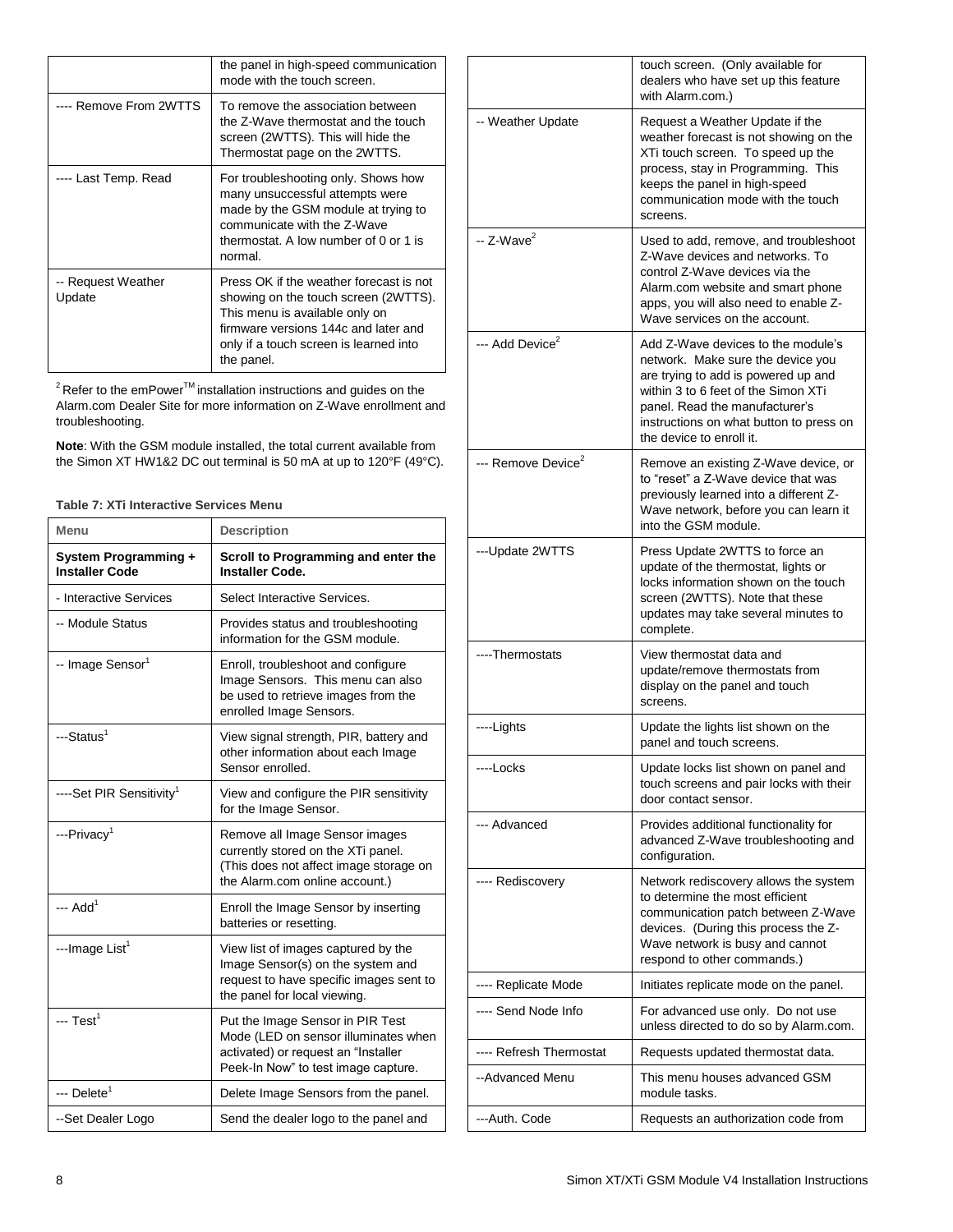|                                                   | Alarm.com for use on the Image<br>Sensor Installer Test Site.<br>(www.alarm.com/imagesetup).                                                                                                                                                                   |
|---------------------------------------------------|----------------------------------------------------------------------------------------------------------------------------------------------------------------------------------------------------------------------------------------------------------------|
| ---Create Account                                 | This menu is available only to installers<br>who have their own Alarm.com<br>account creation system. You must<br>enter a Technician ID and a Lead ID in<br>order to use this menu.                                                                            |
| <b>System Programming +</b><br><b>Master Code</b> | Scroll to Programming and enter the<br><b>Master Code.</b>                                                                                                                                                                                                     |
| - Interactive Services                            | Select Interactive Services.                                                                                                                                                                                                                                   |
| -- Module Status                                  | Provides status and troubleshooting<br>information for the GSM module.                                                                                                                                                                                         |
| -- Image Sensor                                   | This menu is used to view the status of<br>and test Image Sensors. This menu<br>can also be used to retrieve images<br>from the enrolled Image Sensors.                                                                                                        |
| ---Status                                         | View signal strength, PIR, battery and<br>other information about each Image<br>Sensor enrolled.                                                                                                                                                               |
| ---Privacy                                        | Clear all Image Sensor images<br>currently stored on the XTi panel.<br>(This does not affect image storage on<br>the Alarm.com online account.)                                                                                                                |
| ---Image List                                     | View list of images captured by the<br>Image Sensor(s) on the system and<br>request to have specific images sent to<br>the panel for local viewing.                                                                                                            |
| --- Test                                          | Put the Image Sensor in PIR Test<br>Mode (LED on sensor illuminates when<br>activated) or request an "Installer<br>Peek-In Now" to test image captures.                                                                                                        |
| -- Weather Update                                 | Request a Weather Update if the<br>weather forecast is not showing on the<br>XTi touch screen. To speed up the<br>process, stay in Programming. This<br>keeps the panel in high-speed<br>communication mode with the touch<br>screens.                         |
| $-$ Z-Wave <sup>2</sup>                           | Used to add, remove, and troubleshoot<br>Z-Wave devices and networks. To<br>control Z-Wave devices via the<br>Alarm.com website and smart phone<br>apps, you will also need to enable Z-<br>Wave services on the account.                                      |
| --- Add Device <sup>2</sup>                       | Add Z-Wave devices to the module's<br>network. Make sure the device you<br>are trying to add is powered up and<br>within 3 to 6 feet of the Simon XTi<br>panel. Read the manufacturer's<br>instructions on what button to press on<br>the device to enroll it. |
| --- Remove Device <sup>2</sup>                    | Remove an existing Z-Wave device, or<br>to "reset" a Z-Wave device that was<br>previously learned into a different Z-<br>Wave network, before you can learn it<br>into the GSM module.                                                                         |
| ---Update 2WTTS                                   | Press Update 2WTTS to force an<br>update of the thermostat, lights or<br>locks information shown on the touch                                                                                                                                                  |

|                         | screen (2WTTS). Note that these<br>updates may take several minutes to<br>complete.                                                                                                                                      |
|-------------------------|--------------------------------------------------------------------------------------------------------------------------------------------------------------------------------------------------------------------------|
| ----Thermostats         | View thermostat data and<br>update/remove thermostats from<br>display on the panel and touch<br>screens.                                                                                                                 |
| ----Lights              | Update the lights list shown on the<br>panel and touch screens.                                                                                                                                                          |
| ----I ocks              | Update locks list shown on panel and<br>touch screens and pair locks with their<br>door contact sensor.                                                                                                                  |
| --- Advanced            | Provides additional functionality for<br>advanced Z-Wave troubleshooting and<br>configuration.                                                                                                                           |
| ---- Rediscovery        | Network rediscovery allows the system<br>to determine the most efficient<br>communication patch between Z-Wave<br>devices. (During this process the Z-<br>Wave network is busy and cannot<br>respond to other commands.) |
| ---- Replicate Mode     | Initiates replicate mode on the panel.                                                                                                                                                                                   |
| ---- Send Node Info     | For advanced use only. Do not use<br>unless directed to do so by Alarm.com.                                                                                                                                              |
| ---- Refresh Thermostat | Requests updated thermostat data.                                                                                                                                                                                        |

<sup>1</sup>For use with Simon XTi only.

 $2$  Refer to the emPower<sup>TM</sup> installation instructions and guides on the Alarm.com Dealer Site for more information on Z-Wave enrollment and troubleshooting.

**Walking customer through new user setup on the web**

This section describes how to help your customer set up their website account, and only applies to customers on an interactive service plan with an online account. (Skip this step for customers using the module for wireless signaling only).

Before the customer can configure their website account, the Alarm.com account for that customer must be created on the Dealer Site, and the HSPA module associated with the account must be installed successfully.

To log in and access their account, the customer can go to www.alarm.com (or custom dealer website address) to complete the new subscriber setup procedure.

The customer will need the following:

- The website login and temporary password included on the Alarm.com *Welcome Letter* generated when the account was created by the Dealer
- A list of their system sensors and touchpads with corresponding zone IDs
- At least one phone number and e-mail address where notifications can be sent